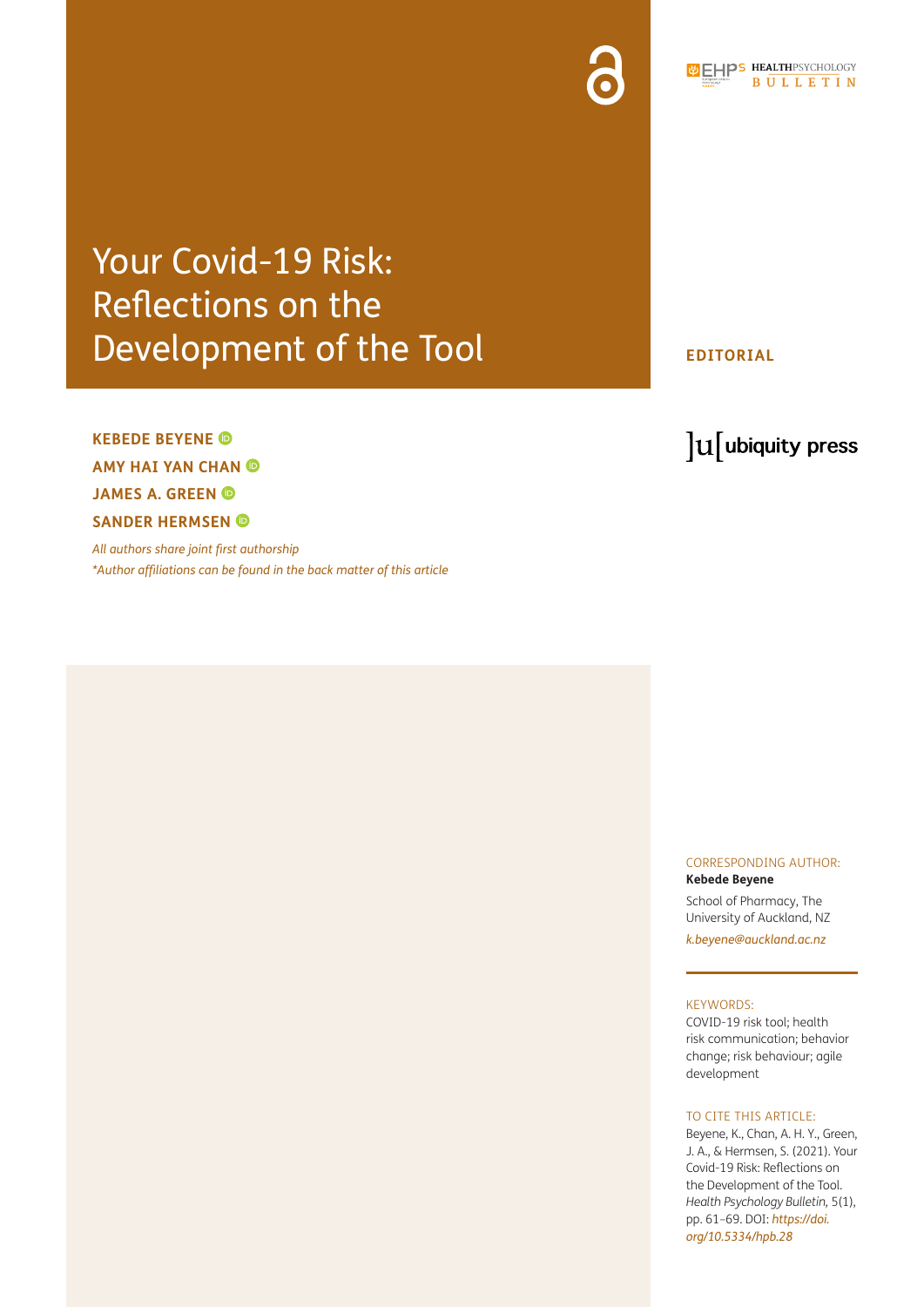In the absence of a vaccine, our only defence against the spread and transmission of the coronavirus depends on the behaviours of individuals. In mid-March of 2020, a small group of researchers/collaborators/friends known to each other through the European Health Psychology Society 'social' channel recognised the need to develop a tool to support the behaviour changes required to adhere to the new public health recommendations. The group started working on a project led by a core team from the Netherlands (Gjalt-Jorn Peters, Sylvia Roozen, Gill ten Hoor, Rik Crutzen). This project became the "Your Covid-19 Risk" tool (*<https://your-covid-19-risk.com>*), which has been used by over 50,000 people globally. In this editorial, we briefly describe the project and the development of the tool, and then offer three viewpoints on important lessons learned from this project and their implications for future work: 'Agile' development, risk communication, and cross-cultural development and translation. Together, these three independent sections offer insights into problems that are relevant for many intervention development processes in public health and elsewhere, and may contribute to the debate on how to solve these problems.

#### **1. THE DEVELOPMENT OF THE "YOUR COVID-19 RISK" TOOL**

The project started small, but from mid-March, the project team expanded rapidly, recruiting people with needed skills ranging from infectious diseases experts, virologists, epidemiologists, and behavioural scientists to designers and programmers. Ultimately our project team ended up with over 140 people involved (94 represented on the volunteers list), representing remarkable geographic, cultural and linguistic diversity. Over 30 countries were represented, with the tool available in 22 languages. The primary method of communication was Slack — a communication platform that enables different 'channels' for chatting on specific topics, as well as direct messaging and notice-board type functionality. This enabled groups of people to work on specific topics, ranging from risk communication, server capacity, translations into specific languages, to design and media considerations. Rather than 'death by email', it served as a central hub for the project. The core team also held regular meetings to discuss overall strategy, and there were also some social videocalls to enable people to meet each other and to chat. Occurring as it did, during the middle of the coronavirus, this provided a welcome break for some! Sander Hermsen reflects on this more agile design process in Section 2: Agile Development. By early May, the tool development reached a point where the team felt it was ready to be released.

The tool development process involved: determining target behaviours, developing and testing questionnaire/intervention content, and designing and programming the online environment. An overview of the development process and the theory used to inform the intervention part of the tool can be found here: *[https://](https://osf.io/cbmd8/) [osf.io/cbmd8/](https://osf.io/cbmd8/)*.

The tool had three parts. The first part was a questionnaire that asked about people's behaviours related to the transmission of COVID-19 such as social distancing, hand-washing, self-isolation; the second part was an optional questionnaire with questions on the determinants of those behaviours, and the third part presented the tool users with their risk estimate and a set of tailored messages to support preventive action on their part. The questionnaire in the first part had three goals. First, for use in the intervention; the individual results informed the risk communication visualisation and messages in the third part. Second, the data on perception, intention and adherence to these behaviours gave us the opportunity to learn what we needed to know to further develop the intervention; and third, the results from the questionnaire data offer insights for public health and policy institutions and governments to inform their risk communication efforts. The data from the second questionnaire further helped us develop the intervention, and could also provide insights to public health professionals and governance.

Open Science principles were to the fore. Aside from Slack (which is free (as in beer) but proprietary software<sup>1</sup>), the infrastructure underpinning the tool was all built on free/libre open source software (FLOSS). The tool itself was constructed using a bespoke R package (written by Gjalt-Jorn Peters) that authored a LimeSurvey questionnaire in each language, with all data and resources stored on GitLab and moved with Git. Data was processed in R, and then published on GitLab. We were lucky to have key hosting resources donated by Slack, Netlify, and Limesurvey GmbH. The anonymous and semi-'Born Open' data<sup>2</sup> is freely available from a public repository affiliated to the project website.

A key reason for the bespoke R package ("limonaid" – at *<https://r-packages.gitlab.io/limonaid/>*) underpinning the survey creation was that the tool was translated into 22 languages, giving us coverage of over 70% of the world's population. This meant that any change to, for example, the risk estimate could be automatically updated through all the different language versions of the tool. As the tool was intended to be global, there were considerations that needed to be taken into account in terms of languages, translations and meaning. The considerations for developing a tool across diverse cultures and translating it into multiple languages is discussed further in Section 4: Cross-cultural Development and Translation, by Kebede Beyene.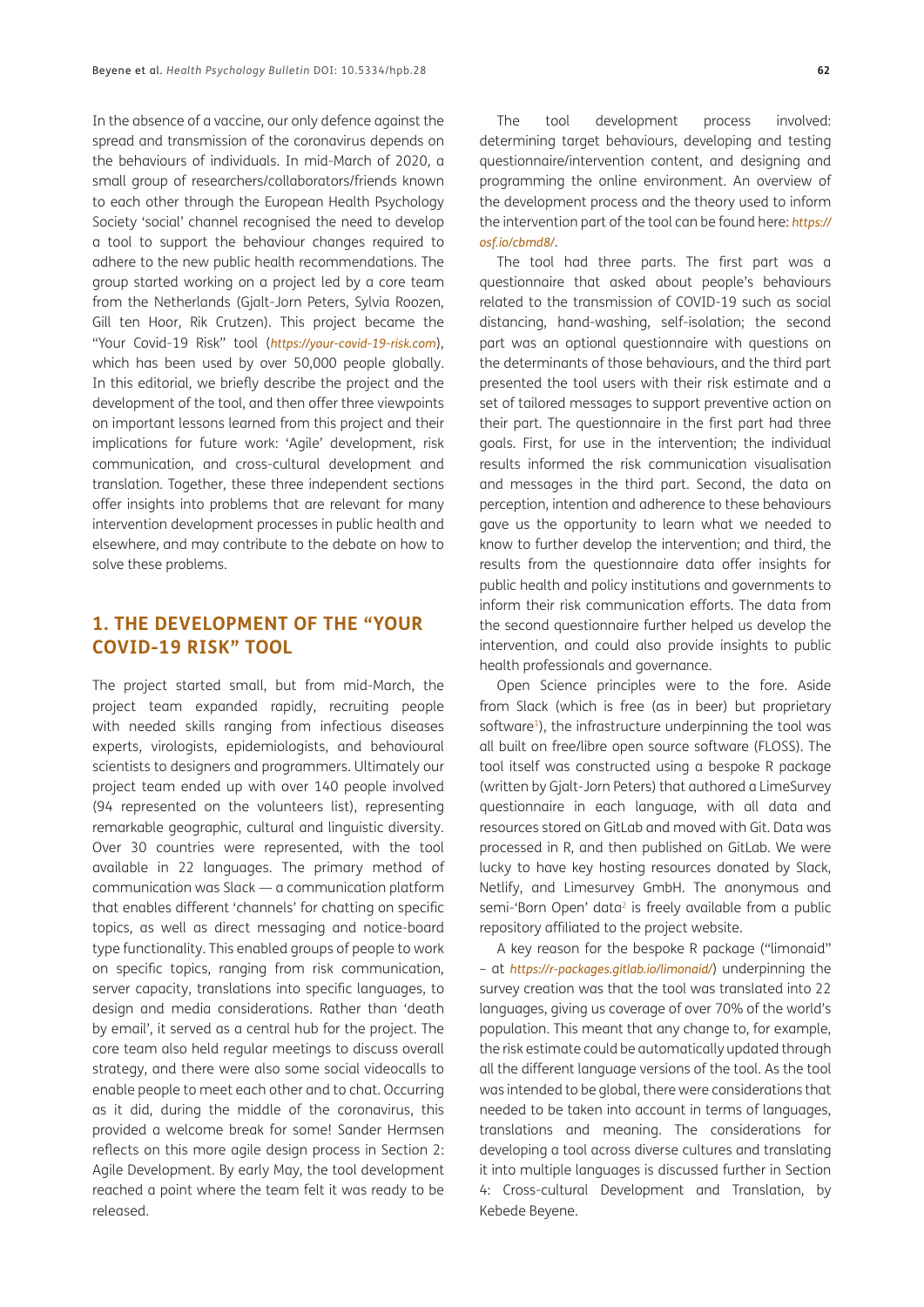#### **2. AGILE DEVELOPMENT — SANDER HERMSEN**

When developing digital interventions for healthy behaviour change, there is a disconnect between the relatively slow, non-parallel, pre-defined methods that behavioural scientists use, and the higher-paced, more flexible and pragmatic methods used by designers and software developers. Integrating insights from the behavioural sciences into modern 'Agile' development approaches (such as Scrum, Kanban, Google Design Sprint, and many others) is often difficult (Hermsen et al., 2016; Hermsen et al., 2020).

The "Your Covid-19 Risk" project has been a fine example of scientists trying out development methods that are normally used by ICT developers and designers. At no time, has the "Your Covid-19 Risk" project pretended to be rigorous enough to be scientific research, or even "Science lite", but the approaches used in the project constitute an interesting and strong first step towards a more agile science, as called for by many scholars who recognise the shortcomings of the current gold standards in intervention development and evaluation (Hekler et al., 2016).

The strengths and weaknesses in the carrying out of this project neatly align with findings among designers and health professionals. For instance:

We had some really good, *effective*, and *timesaving* methods to collect epidemiological insights to inform our tool: we performed a rapid literature review where dozens of researchers integrated findings from hundreds of papers within days, and we performed a mini-Delphi study among 11 virologists and epidemiologists from all over the world. Similarly, our methods to validate the tool were fast and lean, and touched upon methods from design thinking. For instance, we performed a vignette study to test the risk estimate model in which experts rated user stories based on 'personas': fictitious archetypes of users, each reflecting a distinct pattern in goals, attitudes and behaviours, based on empirical research among potential users (Cooper, 1999). This shows that there is ample room for more creativity in laying the foundations for evidence-driven intervention development processes than current practice.

Furthermore, the 'parallel' development which is generally seen as one of Agile's strongest points really worked out. People took up the jobs that most fitted their expertise and capacity, and teams formed (in new Slack channels) to deal with new tasks that came up. When a team encountered issues that needed dealing with at a

higher level, those issues were fed back to the general Slack channel, where they could be discussed and dealt with by the whole group or referred to team members who had the skills to handle the task.

On the other hand, there were some shortcomings. Agile processes prefer speed and development over rigour and reflection. As a consequence, it was at times very hard to keep track of what is being done, what decisions were being made, and what rationales informed those decisions. This is the case in most Agile developments (Hermsen et al., 2020) so it did not come at a surprise. We tried to tackle this by using reflective journals (day-to-day notes of what was done and what decisions were made (Thorpe, 2004)), and the core team provided an almost daily overview of the work currently being performed, posted in the main Slack channel. Even so, it remained difficult to be aware of everything that was being done. The fact that everybody on the project was a volunteer who did this in their spare time, and maybe did not have the extra time needed for reflective journaling, certainly did not help here.

In the beginning, we were a large group of very enthusiastic people, who could devote a lot of time at short notice to the project. The topical nature of the pandemic and mutual need to contribute our skills to an evolving and growing global pandemic were key driving forces behind the project. This energy, however, could not last forever. At the end of the project, the group that actually kept things going had dwindled to quite a small crew. Now that the first versions of the app have been launched, developments have halted, even though new insights and policies (for instance on face mask wearing) would definitely warrant further updates. This is a common pitfall in every science-driven digital technology project. Most apps and wearables are abandoned as soon as the funding for the RCT runs out (the infamous "plague of pilots" (Huang, Blaschke, & Lucas, 2017)). This means that there is a strong need for viable business model development at an early stage of the project, so there is an opportunity and a driving force to keep it going after the volunteer energy runs out (Korpershoek et al., 2020; Van Limburg et al., 2011) show examples of a development process with attention to business modelling taken into account).

All in all, this project shows that evidence-based intervention development can certainly benefit from modern methods such as Agile. The high pace, responsiveness, interaction, and parallel development all contribute to a positive result. For this method to be really useful in scientific contexts, however, we also need to be aware of the shortcomings, especially in keeping track of the development process, and in ensuring sustained development when the energy or funding from grants or sponsors run out.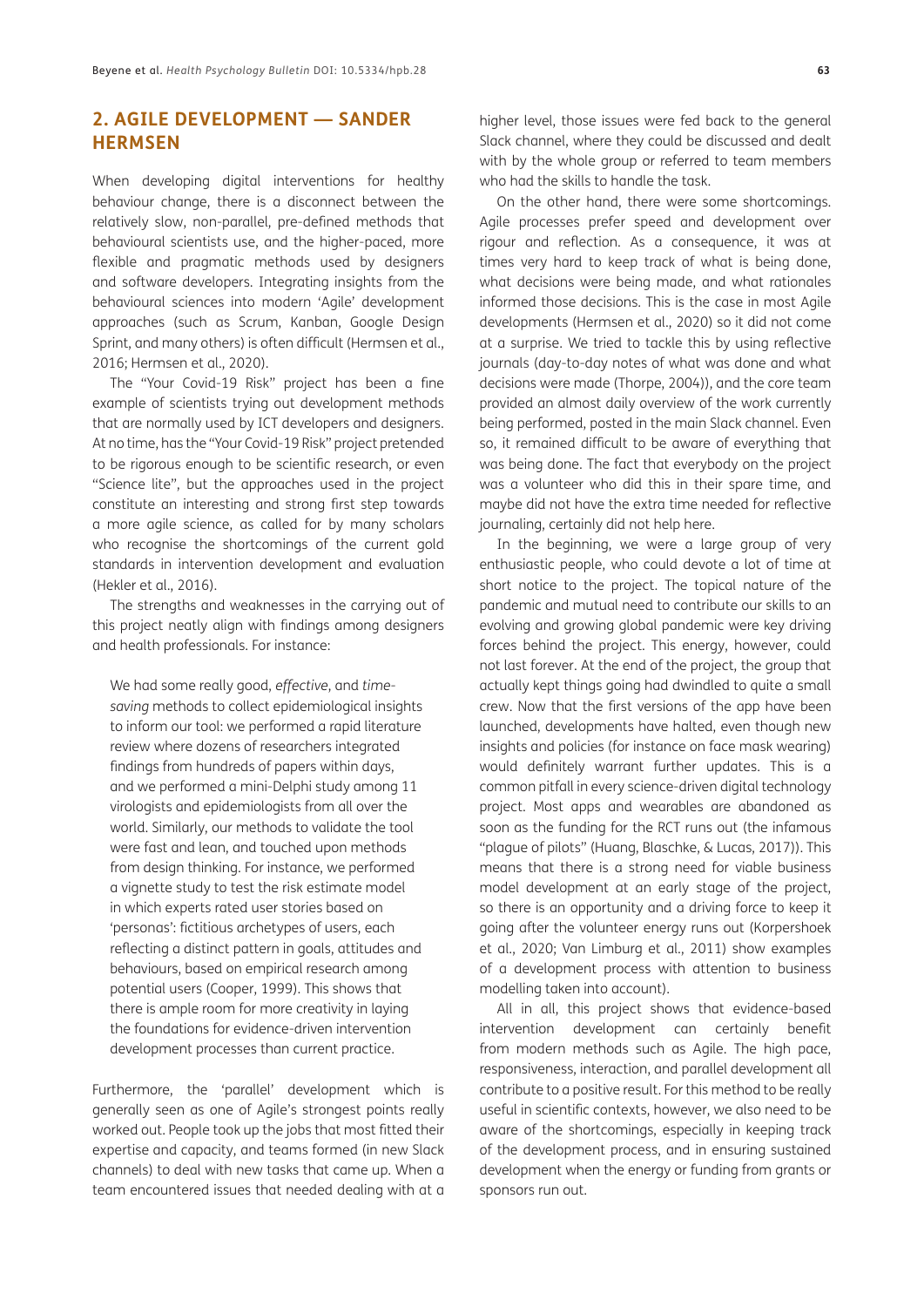#### **3. COMMUNICATING RISK – MORE A SCIENCE THAN AN ART? AMY H Y CHAN**

The onset of the COVID-19 pandemic has brought about significant levels of anxiety and uncertainty worldwide, as societies struggle to grapple with new knowledge about the coronavirus, city- and country-wide lockdowns, and new behaviours in line with recommended and mandatory public health measures (Sibley et al., 2020; United Nations, 2020). A key focus has been on the characterising and quantifying the risk of getting COVID-19 and the effect of public health measures on reducing this risk. The "Your COVID-19 Risk" tool was developed to provide individuals an idea of these risks, and what they can do to reduce this. As with any risk prediction model, the most challenging part after the risk model was developed was working out how to illustrate this risk in a way that promotes positive behaviours (Glik, 2007). We know that simply providing information is not effective in changing behaviour (Kelly & Barker, 2016). The key to effectively communicate information – in this case risk information – to achieve sustained behaviour change is to do so in a way that encourages and motivates behaviour change. Risk perception is part of why people act the way they do, but this is not the key aspect of behaviour change – the intervention should also consider and target the determinants of the behaviour (e.g. social norms, habits etc.). Any behaviour is influenced by hundreds of determinants, for example an individual's motivation, ability and environment (Horne, Cooper, Wileman, & Chan, 2019; Michie, Stralen, & West, 2011). For example, some individuals may not have the financial resources to allow them to follow self-isolation/stayat-home measures due to pressures to work and earn an income. In contrast, some may not be motivated to follow public health measures due to a lack of perceived need to do so. Identifying an individual's specific set of determinants that shape their behaviour is a pivotal step towards achieving effective behaviour change.

The science behind risk communication comes from the social and behavioural sciences, and considers target population, messaging and purpose of the information communication. A suggested analysis tool by the World Health Organization (WHO) is the HIC-DARM (Hear, Inform, Convince, Decide, Act, Reconfirm, Maintain) analysis framework, which allows priorities for risk communication to be identified and messages/actions to be targeted to the relevant audience (World Health Organization, 2017, 2020). The framework focuses on ensuring the people who need to know about the information do so in a way that encourages action – they *Hear* about the behaviour; get *Informed* about it; are *Convinced* that it is worthwhile; and then *Decide* to do something; *Act* on the new behaviour; *Reinforce* action by feeling satisfied about participating; and *Maintain* the behaviour. Global health agencies such as the WHO have also produced

guidelines for emergency risk communication (World Health Organization, 2017). These guidelines focus on the practice of risk communication and strategies to adopt to communicate risk effectively in public health emergencies (such as building trust and ensuring consistency of messaging), and provide high-level guidance on what principles effective risk communication should consider (e.g. tailoring information and communication systems to user needs, and ensuring that messages only promote actions that people can take to protect their health). The development team considered these principles and guidelines when designing the risk tool; however, the challenges with these high-level guidelines are that they do not provide specific recommendations on exactly how to illustrate and communicate risk in the confines of a digital, on-screen tool.

For this, we looked to evidence from medical decision-making, patient engagement and medication adherence, such as work related to communicating cardiovascular risk to patients in a way that promotes medication uptake and adherence (Goldman et al., 2006; Timmermans, Ockhuysen-Vermey, & Henneman, 2008). The key principle behind this health risk communication is ensuring an exchange of information about risk in a way that leads to better understanding of the risk in question, thus promoting better decisions about management. In our COVID-19 risk tool, what we wanted to achieve was a persuasive depiction of the risk of getting coronavirus, and the behaviours that would 'get rid of' or 'remove' the coronavirus (thus reducing the risk of COVID-19). As there were two separate behaviours that needed to be considered, we developed two separate risk estimates showing the two behaviours. The next challenge however was to illustrate different risk levels. Allocating a risk 'score' seemed the logical step to take, as many medical risks are communicated in numbers. However, increasing evidence suggests that allocating a number to risk may be a barrier to effective action in some situations (Gigerenzer & Edwards, 2003). Numbers suggest a scale or measurable element of risk, which our COVID-19 risk algorithm did not have — at the time, it would not have been possible (and to date it still isn't) to distinguish or define the difference between a score of 7/10 risk versus 6/10 risk — what would each scale point of '1' mean? There was not enough information at the time to provide individual-level risk estimates with accuracy, and even now, most of the data that exists are only estimates from between-person, rather than withinperson data, leading to large uncertainties in any measurements. There were also concerns that numbers would falsely suggest that the risk of getting and getting rid of coronavirus was quantifiable in a stepped manner — which again is not true. Numbers also allow direct comparisons, which we felt may lead some individuals to be too focused on getting a 'perfect' score or a 'pass'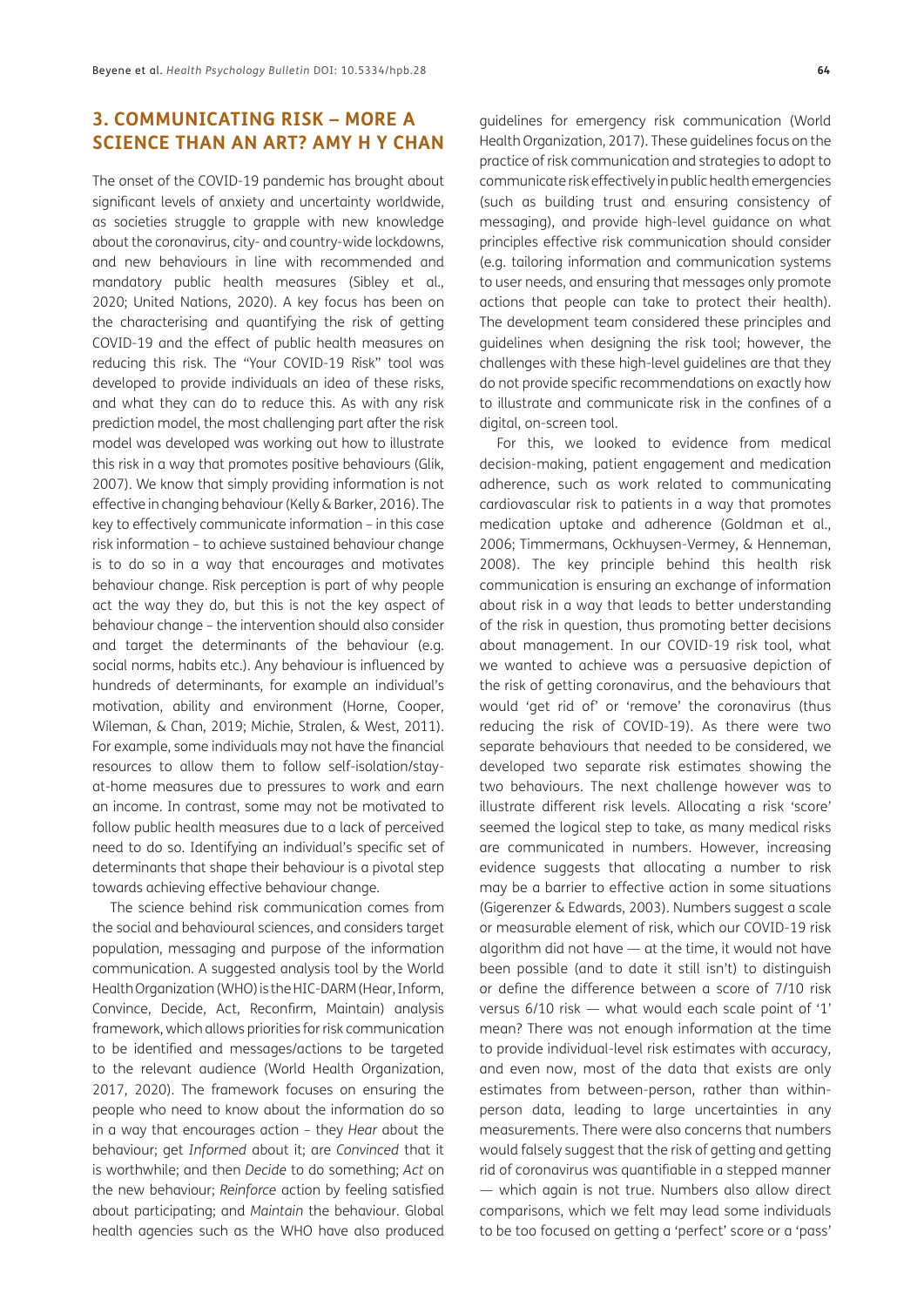score, or fuel stigma by suggesting that some scores were 'better' than others. We also recognised that numeracy is not a universal attribute — many patients, clinicians, journalists, politicians may have a lack of basic competencies to understand health statistics.

With this in mind, we moved away from the use of a numerical scale to using a 'heat map' on a gradient scale (with no numbers) to show a shaded change in risk. In line with avoiding numbered scales, we defined the gradient scale only at the two extreme points (similar to a semantic scale instead of a Likert type scale). We also opted to calculate the score in such a way that we never produced either minimum or maximum values on the scale — no-one was ever at no risk whatsoever (to avoid a false sense of security) and no-one was ever at maximum possible risk (to avoid undue anxiety). Studies have shown that providing fewer data points even just two points — helps to facilitate information processing compared to using more data points (Lipkus & Peters, 2009; Timmermans et al., 2008). The question then came about what colours to use to show the risk. From research on colours and communication, and the psychology of colour, we chose to use red arrows to show getting coronavirus onto the body, and the use of green arrows to show getting it off. The meaning of colours differs greatly between cultures, and within cultures between different contexts. As such we went with red as it tapped into the universal metaphor of red indicating stop and green meaning go, and there are no negative cultural connotations against using these two colours.

The 'stop' and 'go' traffic light analogy aligned with our intended action of encouraging actions to remove or 'clean' off coronavirus after exposure. Alongside this, we used a graded map of yellow to dark orange to illustrate the change in risk; use of orange and yellow was chosen as the 'neutral' or 'in-between' colour between red and green based on the traffic light metaphor. However, the risk graphic is still imperfect as there are still issues of comparisons with 'pass' and 'fail' messages with traffic light systems. We also considered how colours may be perceived in different cultures, and avoided whites and blacks which are related to death in some cultures.

In line with behaviour change principles, with every risk that was shown, we also ensured that actionable advice was given. This was tailored according to the responses that the individual gave at the risk determination stage through the online questionnaire. The resulting risk estimate is shown in **[Figure 1](#page-4-0)**. Overall, whilst individual beliefs and backgrounds will always influence the perception of the final risk shown to the individual, we believe we found a way to communicate a complex risk to individuals so that people from most backgrounds will be able to understand and act on the risk. Initial pilot testing showed good consumer acceptability of the risk estimate, though potential areas of confusion relating to understanding the meaning of the arrows and the 'level' of coronavirus on the avatar remain, which are considerations for later versions (see the last section by James Green who discusses the practical issues of creating and updating a tool in a rapidly evolving environment).



**YOUR PISK** 

<span id="page-4-0"></span>**Figures 1–3** Screenshots of the home page, explanation sections, and example risk estimate from the 'Your COVID-19 risk' tool.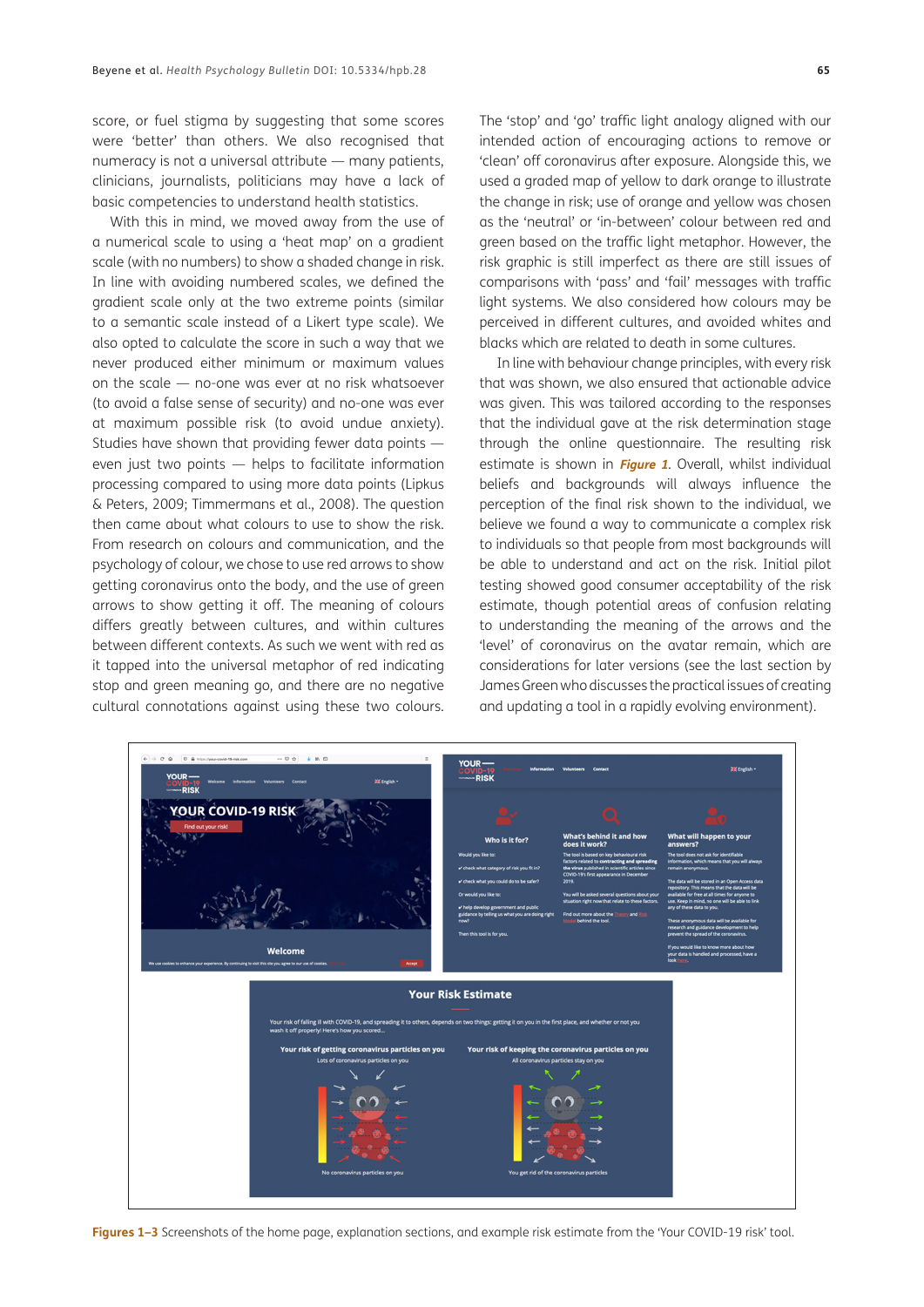#### **4. CROSS-CULTURAL DEVELOPMENT AND TRANSLATION — KEBEDE BEYENE**

Culture influences many aspects of our life; as such measurement of risk behaviour is also likely to be influenced by cultural characteristics of the target populations. Thus, if risk behaviour assessment tools are to be used across cultures or languages, rigorous standards are required to ensure equivalence between the original and translated versions of the tools. In the absence of this, the risk assessment tool accuracy and effectiveness for the intended purpose cannot be guaranteed (Eremenco, Cella, & Arnold, 2005).

Translating the COVID-19 risk assessment tool from English into other languages was challenging. I was involved in translating the tool to one of the South Semitic languages known as Amharic. Amharic is widely spoken in Ethiopia, and it is the official national language of the country (Meyer, 2006). Some of the problems we had during translation included not having the same term in Amharic and having to use several words to sustain the original English meaning. Differences in sentence or grammar structure, verbal nuances, and tense are some of the other issues we encountered. Amharic language follows subject-object-verb (SOV) grammatical pattern, similar to Asian languages such as Korean and Japanese, as opposed to English language which has SVO sequence of words. This has created some issues in translating questions written as short incomplete phrases (e.g. I prefer … "Being much more relaxed"/"Being much more excited"). The use of long sentences for short English expressions was another challenge. This is particularly problematic as COVID-19 is a new disease and several terminologies associated with the disease did not have equivalent Amharic words at the time of translation. Another difficulty was with the translation of the response scales, for example, in English "very probable" and "very likely" have subtle differences in meaning. However, both response scales have the same meaning in Amharic. Translating words, phrases, and concepts that do not have clear equivalence in Amharic was also a challenge. "Your risk of getting coronavirus particles on you", "Your risk of keeping the coronavirus particles on you", and "Your COVID-19 Risk" are few of such examples. Moreover, there was hot debate among team members whether to include or exclude some culturally insensitive risk behaviour assessment items.

Most of the team members involved in forward and backward translations of the COVID-19 risk tool were highly educated and at least bilingual. For example, all the members of Team Ethiopia are bilingual and trained in Western countries. As a result, all of us adopted some of the values and attitudes of the Western society, and we may not represent monolingual Amharicspeaking Ethiopians. Translations that are produced by highly educated health professionals could sometimes

be complicated and may not be easily understood by less educated or disadvantaged members of the society. This has a potential to introduce inequity. The WHO recommends at least the back translation to be performed by an independent translator whose mother tongue is English and who has no knowledge of the original risk assessment tool (World Health Organization, 2009). However, given the urgency of the work and the agile development nature of the tool (see section 2), this was not a viable option for several teams involved in the development of the COVID-19 risk assessment tool, including the Ethiopian team. Ensuring the quality of risk assessment tool translation is very important to collect comparable data across nations. Poor translations could lead to measuring concepts that were not intended to be measured, and the data collected by poorly translated tools often reflect systematic errors rather than meaningful behavioural differences between target populations. Overall, "Your COVID-19 Risk" is a novel tool and timely, but subsequent development of the tool should pay attention to the validity of translation and cross-cultural validity of the tool. The tool is well designed; however, it still requires refining to make it more accessible by people with physical or intellectual disabilities and populations vulnerable to COVID-19 (e.g. indigenous people and ethnic minorities). This could maximise response rate and usability of the tool.

#### **5. REFLECTIONS FOR THE FUTURE — JAMES GREEN**

As Sander Hermsen noted above, we had originally hoped to begin work on a version two and even three of the tool. This would have incorporated the feedback we had from participants, our own self-reflections, and new behaviours associated with the preventing the transmission of COVID-19 such as wearing masks. For those of us in academic roles, preparing for the delivery of our teaching in radically different circumstances, as well as other tasks became more pressing. The declining case numbers through July and August will have also made it seem 'less urgent', and our initial enthusiasm waned.

Despite our agile — for academics — development of the tool, initial timeline estimates of around three weeks blew out to something like two months. Although we were agile, perhaps we were not agile enough. A key issue is that while much work was completed in parallel, some technical parts of the project pipeline, such as the development of the *limonaid* package, were dependent on only one person/legend. By the time we launched, the first peak was receding in many countries. Delays were also in part due to scope creep (like more languages!), things inevitably taking longer than planned, but also some real disagreements that needed to be resolved.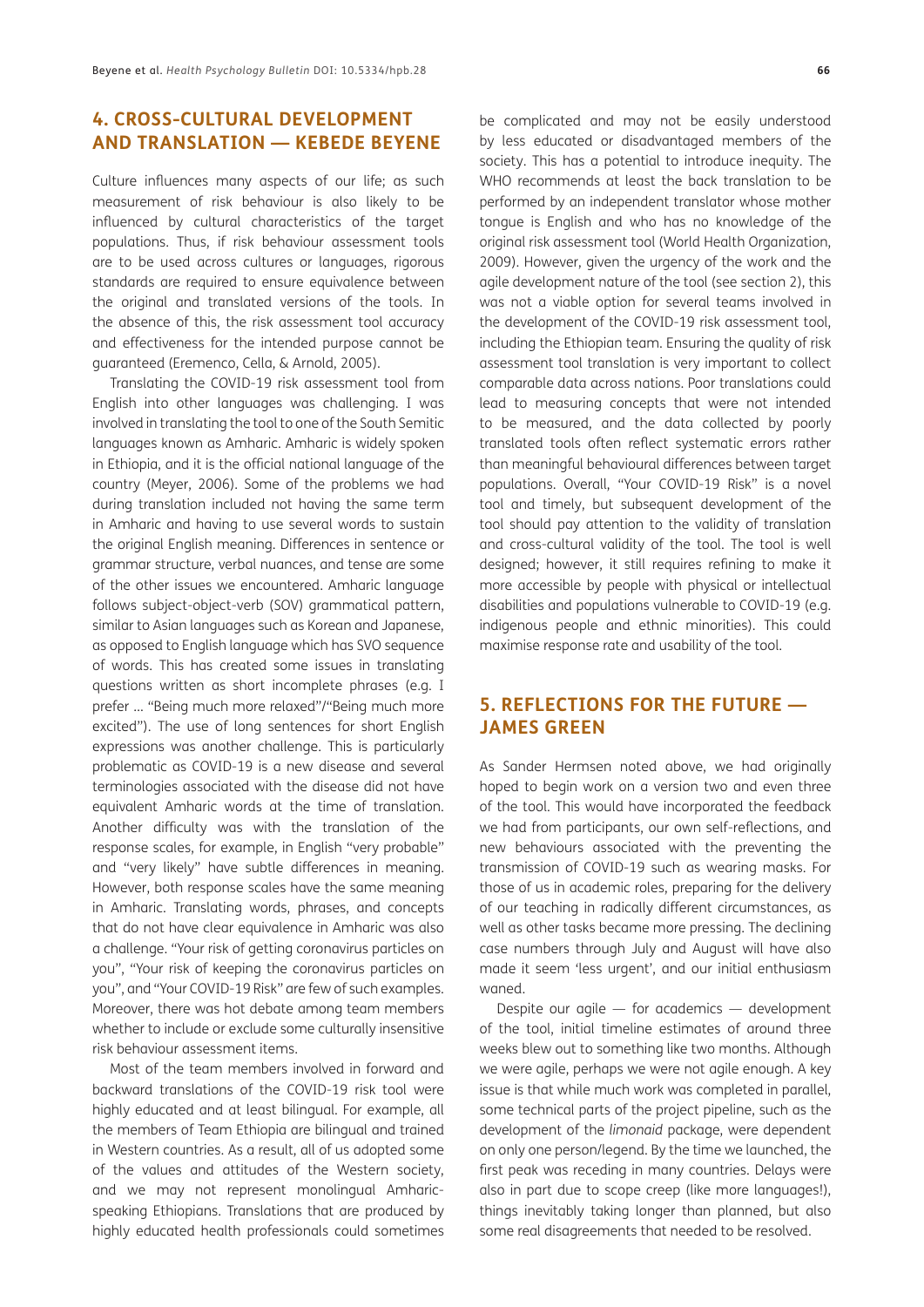A key example was around the determinant mapping questions, and particularly whether the wording of some questions was culturally acceptable across all of the nations involved. Kebede mentions the internal discussions within Team Ethiopia above. This discussion primarily played out on Slack, but there was also some outside discussion, though that is harder to quantify. Ultimately a mutually acceptable solution was found, but it caused around two weeks delay.

Related to that, I had some concerns about relational asymmetries. A number of us know each other really well and have established relationships. But for others, who came into the project perhaps knowing one person, having been brought in for specific technical or language expertise, they might feel less able to speak up. There are also inherent hierarchies within academia (we ranged from full Professors to PhD students to health professionals). There are also potential cultural differences (some cultures are more direct, others more conflict avoidant) that may have impacted on effective working within the team. The social space enabled us to get to know some of the new participants, but this by no means resolves all issues described here.

An amazing element of the project for me was the breadth of skills in the team, and the depth which elements could be considered. For example, if I'm doing a project, I have some colours that I like and some typefaces that I tend to use. Here, however, we had an entire Slack channel discussing multiple proposals for colour palettes and fine detail of lettering, culminating in something truly-professional looking (see e.g. **[Figure 1](#page-4-0)** – the risk estimate picture earlier). Similarly, if I design some questions for a project, I might have input from 2–3 people, rather than a large number of highly skilled people honing wording for clarity, accessibility, intent and so forth.

Overall, it was a remarkable project. I cannot immediately think of anything comparable where such a large diverse team came together to pull together a quasi-academic project in such short timeframes, in response to an evolving and pressing global issue. Included in the team also were people with design and technical skills, which would not normally be intimately involved with such a project. This was a fine example of the successes but also pitfalls of such a process importantly though we made lifelong connections (well we hope they are!) that will set us in good stead for future collaborations and have templated an approach that might be adopted for other future collaborations/global responses. As researchers we all want to measure outcomes and from our work here the real measure of success may not just be the tool that we produced but the journey that we took to get there.

#### **NOTES**

- 1 Free (as in beer) is an old joke to differentiate between things that you are able to use for free (here Slack, but also products like Gmail) from things that are free and open to adapt and use as you would like. The difference between being given some beer or a beer recipe, perhaps. With the recipe, you can change and adapt it, whereas with free beer, you are reliant on someone else continuing to give it to you, and you get the beer that they give you.
- 2 'Born Open' data refers to data that is anonymous on capture, and immediately publicly archived. The data from this project never captured referrers, IP Addresses or any of the usual trackers that many websites have. Updated data was made available online at regular intervals rather than immediately (hence only semi-'Born Open').

#### **COMPETING INTERESTS**

The authors have no competing interests to declare.

#### **AUTHOR CONTRIBUTIONS**

All authors contributed equally to this manuscript.

#### <span id="page-6-0"></span>**AUTHOR AFFILIATIONS**

**Kebede Beyene** *[orcid.org/0000-0002-1057-2593](https://orcid.org/0000-0002-1057-2593)* School of Pharmacy, The University of Auckland, NZ **Amy Hai Yan Chan** *[orcid.org/0000-0002-1291-3902](https://orcid.org/0000-0002-1291-3902)* School of Pharmacy, The University of Auckland, NZ **James A. Green** *[orcid.org/0000-0002-7309-0751](https://orcid.org/0000-0002-7309-0751)* School of Allied Health and Physical Activity for Health (PAfH), Health Research Institute, University of Limerick, IE **Sander Hermsen** *[orcid.org/0000-0001-8781-5445](https://orcid.org/0000-0001-8781-5445)* OnePlanet Research Center, Wageningen, NL

#### **REFERENCES**

- **Cooper, A.** (1999). The inmates are running the asylum. Indianapolis, IA: SAMS, Macmillan. DOI: *[https://doi.](https://doi.org/10.1007/978-3-322-99786-9_1) [org/10.1007/978-3-322-99786-9\\_1](https://doi.org/10.1007/978-3-322-99786-9_1)*
- **Eremenco, S., Cella, D.,** & **Arnold, B.** (2005). A Comprehensive Method for the Translation and Cross-Cultural Validation of Health Status Questionnaires. *Evaluation and the Health Professions, 28*(2), 212–232. DOI: *[https://doi.](https://doi.org/10.1177/0163278705275342) [org/10.1177/0163278705275342](https://doi.org/10.1177/0163278705275342)*
- **Gigerenzer, G.,** & **Edwards, A.** (2003). Simple tools for understanding risks: from innumeracy to insight. *Bmj*, *327*(7417), 741–744. DOI: *[https://doi.org/10.1136/](https://doi.org/10.1136/bmj.327.7417.741) [bmj.327.7417.741](https://doi.org/10.1136/bmj.327.7417.741)*
- **Glik, D. C.** (2007). Risk Communication for Public Health Emergencies. *Annual Review of Public Health*, *28*(1), 33–54. DOI: *[https://doi.org/10.1146/annurev.](https://doi.org/10.1146/annurev.publhealth.28.021406.144123) [publhealth.28.021406.144123](https://doi.org/10.1146/annurev.publhealth.28.021406.144123)*
- **Goldman, R. E., Parker, D. R., Eaton, C. B., Borkan, J. M., Gramling, R., Cover, R. T.,** & **Ahern, D. K.** (2006). Patients'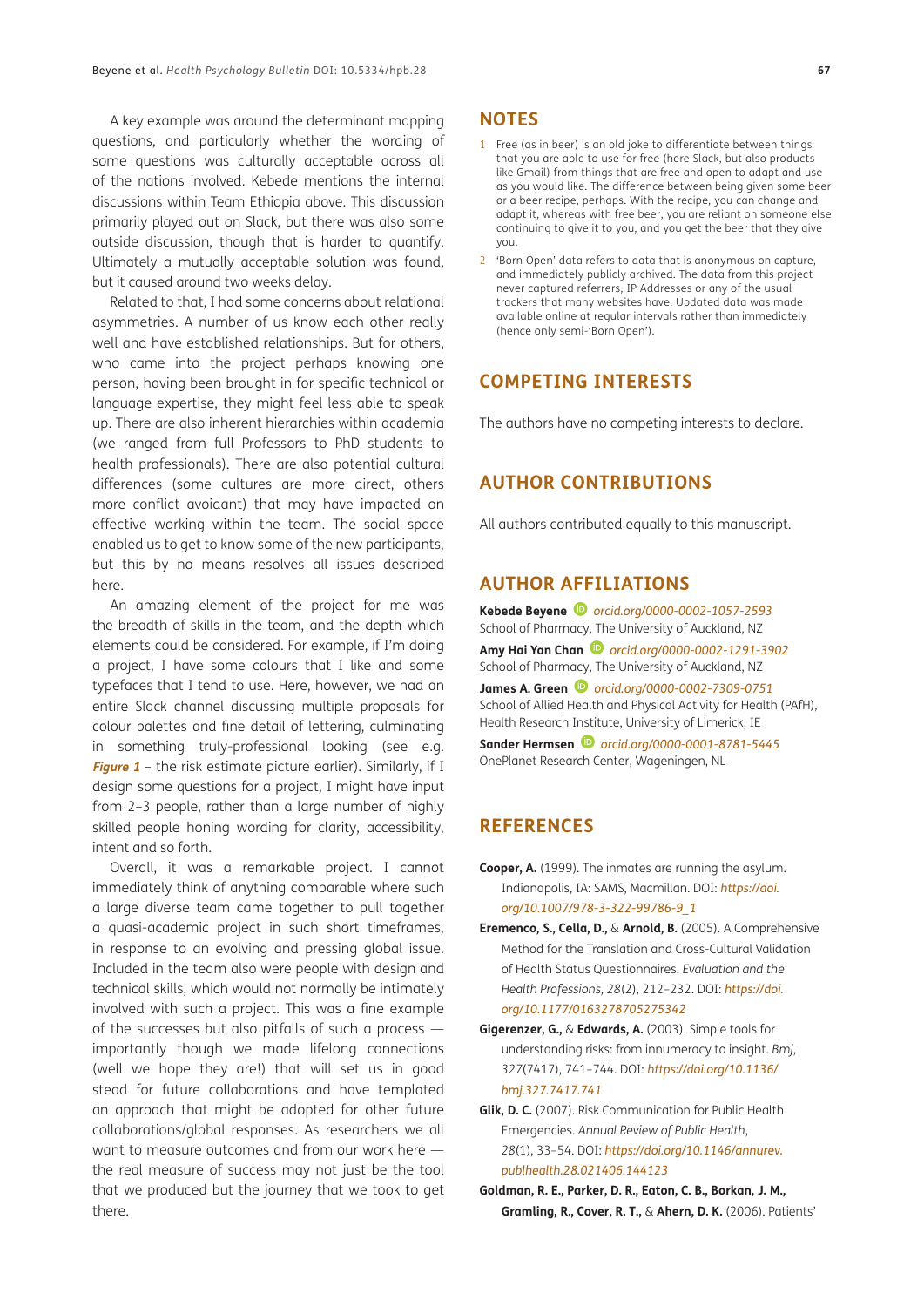perceptions of cholesterol, cardiovascular disease risk, and risk communication strategies. *The Annals of Family Medicine*, *4*(3), 205–212. DOI: *[https://doi.org/10.1370/](https://doi.org/10.1370/afm.534) [afm.534](https://doi.org/10.1370/afm.534)*

- **Hekler, E. B., Klasnja, P., Riley, W. T., Buman, M. P., Huberty, J., Rivera, D. E.,** & **Martin, C. A.** (2016). Agile science: creating useful products for behavior change in the real world. *Translational Behavioral Medicine*, *6*(2), 317–328. DOI: *<https://doi.org/10.1007/s13142-016-0395-7>*
- **Hermsen, S., van der Lugt, R., Mulder, S. S.,** & **Renes, R. J.** (2016, June 27–30, 2016). How I learned to appreciate our tame social scientist: experiences in integrating design research and the behavioural sciences. *Paper presented at the 2016 Design Research Society Conference (DRS 2016)*, Brighton, UK. DOI: *<https://doi.org/10.21606/drs.2016.17>*
- **Hermsen, S., Van Essen, A., Van Gessel, C., Bolster, E., Van der Lugt, R.,** & **Bloemen, M.** (2020, 1st–3rd July 2020). Are agile design approaches useful in designing for health? A case study*. Paper presented at the Proceedings of the 6th European Conference on Design4Health*, Amsterdam.
- **Horne, R., Cooper, V., Wileman, V.,** & **Chan, A.** (2019). Supporting adherence to medicines for long-term conditions: a Perceptions and Practicalities Approach based on an extended Common Sense Model. *European Psychologist*, *24*(1), 82–96. DOI: *[https://doi.](https://doi.org/10.1027/1016-9040/a000353) [org/10.1027/1016-9040/a000353](https://doi.org/10.1027/1016-9040/a000353)*
- **Huang, F., Blaschke, S.,** & **Lucas, H.** (2017). Beyond pilotitis: taking digital health interventions to the national level in China and Uganda. *Globalization and Health*, *13*(1). DOI: *<https://doi.org/10.1186/s12992-017-0275-z>*
- **Kelly, M. P.,** & **Barker, M.** (2016). Why is changing healthrelated behaviour so difficult? *Public health*, *136*, 109–116. DOI: *<https://doi.org/10.1016/j.puhe.2016.03.030>*
- **Korpershoek, Y. J., Hermsen, S., Schoonhoven, L., Schuurmans, M. J.,** & **Trappenburg, J. C.** (2020). User-Centered Design of a Mobile Health Intervention to Enhance Exacerbation-Related Self-Management in Patients With Chronic Obstructive Pulmonary Disease (Copilot): Mixed Methods Study. *Journal of medical Internet research*, *22*(6), e15449. DOI: *<https://doi.org/10.2196/15449>*
- **Lipkus, I. M.,** & **Peters, E.** (2009). Understanding the Role of Numeracy in Health: Proposed Theoretical Framework and Practical Insights. *Health Education and Behavior*, *36*(6), 1065–1081. DOI: *[https://doi.](https://doi.org/10.1177/1090198109341533) [org/10.1177/1090198109341533](https://doi.org/10.1177/1090198109341533)*

**Meyer, R.** (2006). Amharic as lingua franca in ethiopia. *Lissan: Journal of African Languages and Linguistics*, *20*(1/2), 117–132. DOI: *[https://doi.](https://doi.org/10.1515/9783110251586.1212) [org/10.1515/9783110251586.1212](https://doi.org/10.1515/9783110251586.1212)*

- **Michie, S., van Stralen, M. M.,** & **West, R.** (2011). The behaviour change wheel: A new method for characterising and designing behaviour change interventions. *Implementation Science*, 6(1). DOI: *[https://doi.org/10.1186/1748-5908-](https://doi.org/10.1186/1748-5908-6-42) [6-42](https://doi.org/10.1186/1748-5908-6-42)*
- **Sibley, C. G., Greaves, L. M., Satherley, N., Wilson, M. S., Overall, N. C., Lee, C. H. J., … Barlow, F. K.** (2020). Effects of the COVID-19 pandemic and nationwide lockdown on trust, attitudes toward government, and well-being. *American Psychologist*, *75*(5), 618–630. DOI: *[https://doi.org/10.1037/](https://doi.org/10.1037/amp0000662) [amp0000662](https://doi.org/10.1037/amp0000662)*
- **Thorpe, K.** (2004). Reflective learning journals: From concept to practice. *Reflective Practice*, *5*(3), 327–343. DOI: *[https://doi.](https://doi.org/10.1080/1462394042000270655) [org/10.1080/1462394042000270655](https://doi.org/10.1080/1462394042000270655)*
- **Timmermans, D. R., Ockhuysen-Vermey, C. F.,** & **Henneman, L.** (2008). Presenting health risk information in different formats: the effect on participants' cognitive and emotional evaluation and decisions. *Patient Educ Couns*, *73*(3), 443– 447. DOI: *<https://doi.org/10.1016/j.pec.2008.07.013>*
- **United Nations.** (2020). *Shared responsibility, global solidarity: Responding to the socio-economic impacts of COVID-19*. Retrieved from *[https://unsdg.un.org/resources/](https://unsdg.un.org/resources/shared-responsibility-global-solidarity-responding-socio-economic-impacts-covid-19) [shared-responsibility-global-solidarity-responding-socio](https://unsdg.un.org/resources/shared-responsibility-global-solidarity-responding-socio-economic-impacts-covid-19)[economic-impacts-covid-19](https://unsdg.un.org/resources/shared-responsibility-global-solidarity-responding-socio-economic-impacts-covid-19)*.
- **Van Limburg, M., van Gemert-Pijnen, J. E., Nijland, N., Ossebaard, H. C., Hendrix, R. M.,** & **Seydel, E. R.** (2011). Why Business Modeling is Crucial in the Development of eHealth Technologies. *Journal of Medical Internet Research*, 13(4), e124. DOI: *[https://doi.org/10.2196/](https://doi.org/10.2196/jmir.1674) [jmir.1674](https://doi.org/10.2196/jmir.1674)*
- **World Health Organization.** (2009). Process of translation and adaptation of instruments. Retrieved from *[http://www.who.](http://www.who.int/substance_abuse/research_tools/translation/en/) [int/substance\\_abuse/research\\_tools/translation/en/](http://www.who.int/substance_abuse/research_tools/translation/en/)*
- **World Health Organization.** (2017). *Communicating risk in public health emergencies: a WHO guideline for emergency risk communication (ERC) policy and practice*. World Health Organization.
- **World Health Organization.** (2020). *Risk communication and community engagement readiness and response to coronavirus disease (COVID-19): interim guidance, 19 March 2020*.